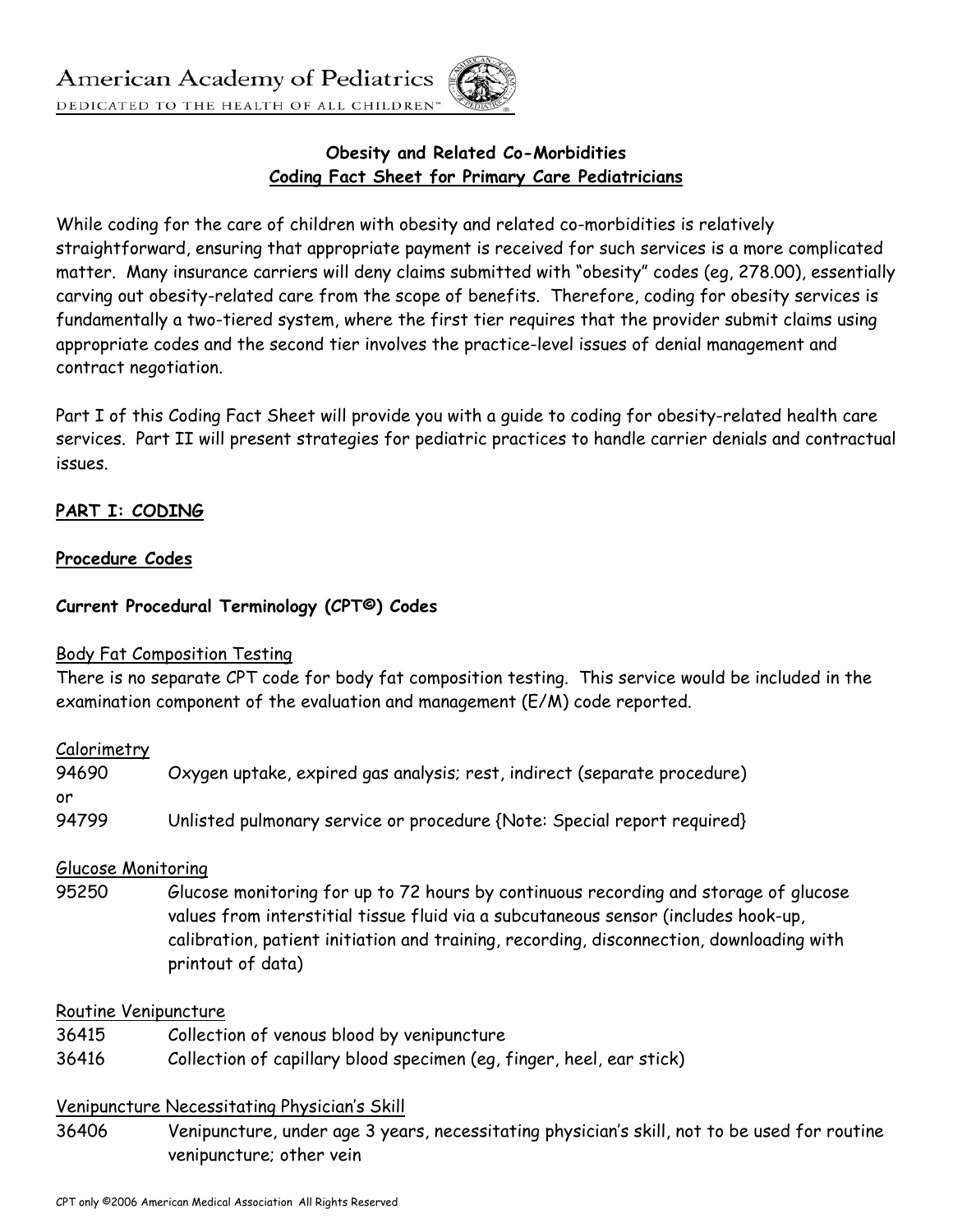36410 Venipuncture, age 3 years or older, necessitating physician's skill (separate procedure), for diagnostic or therapeutic purposes (not to be used for routine venipuncture)

#### Digestive System Surgery Codes

- 43644 Laparoscopy, surgical, gastric restrictive procedure; with gastric bypass and Roux-en-Y gastroenterostomy (roux limb 150 cm or less)
- 43645 Laparoscopy, surgical, gastric restrictive procedure; with gastric bypass and small intestine reconstruction to limit absorption
- 43770 Laparoscopy, surgical, gastric restrictive procedure; placement of adjustable gastric restrictive deviceband (eg, gastric band and subcutaneous port components)
- 43771 Laparoscopy, surgical, gastric restrictive procedure; revision of adjustable gastric restrictive deviceband component only
- 43772 Laparoscopy, surgical, gastric restrictive procedure; removal of adjustable gastric restrictive deviceband component only
- 43773 Laparoscopy, surgical, gastric restrictive procedure; removal and replacement of adjustable gastric restrictive deviceband component only
- 43774 Laparoscopy, surgical, gastric restrictive procedure; removal of adjustable gastric restrictive deviceband and subcutaneous port components
- 43842 Gastric restrictive procedure, without gastric bypass, for morbid obesity; vertical-banded gastroplasty
- 43843 Gastric restrictive procedure, without gastric bypass, for morbid obesity; other than vertical-banded gastroplasty
- 43845 Gastric restrictive procedure with partial gastrectomy, pylorus-preserving duodenoileostomy and ileoileostomy (50 to 100 cm common channel) to limit absorption (biliopancreatic diversion with duodenal switch)
- 43846 Gastric restrictive procedure, with gastric bypass for morbid obesity; with short limb (150 cm or less) Roux-en-Y gastroenterostomy
- 43847 Gastric restrictive procedure, with gastric bypass for morbid obesity; with small intestine reconstruction to limit absorption
- 43848 Revision, open, of gastric restrictive procedure for morbid obesity; other than adjustable gastric restrictive deviceband (separate procedure)

# Health and Behavior Assessment/Intervention Codes

**These codes cannot be reported by a physician** nor can they be reported on the same day as Preventive Medicine Counseling codes (99401-99412).

- 96150 Health and behavior assessment (eg, health-focused clinical interview, behavioral observations, psychophysiological monitoring, health-oriented questionnaires), each 15 minutes face-to-face with the patient; initial assessment
- 96151 Health and behavior assessment (eg, health-focused clinical interview, behavioral observations, psychophysiological monitoring, health-oriented questionnaires), each 15 minutes face-to-face with the patient; re-assessment

The focus of the assessment is not on mental health but on the biopsychosocial factors important to physical health problems and treatments.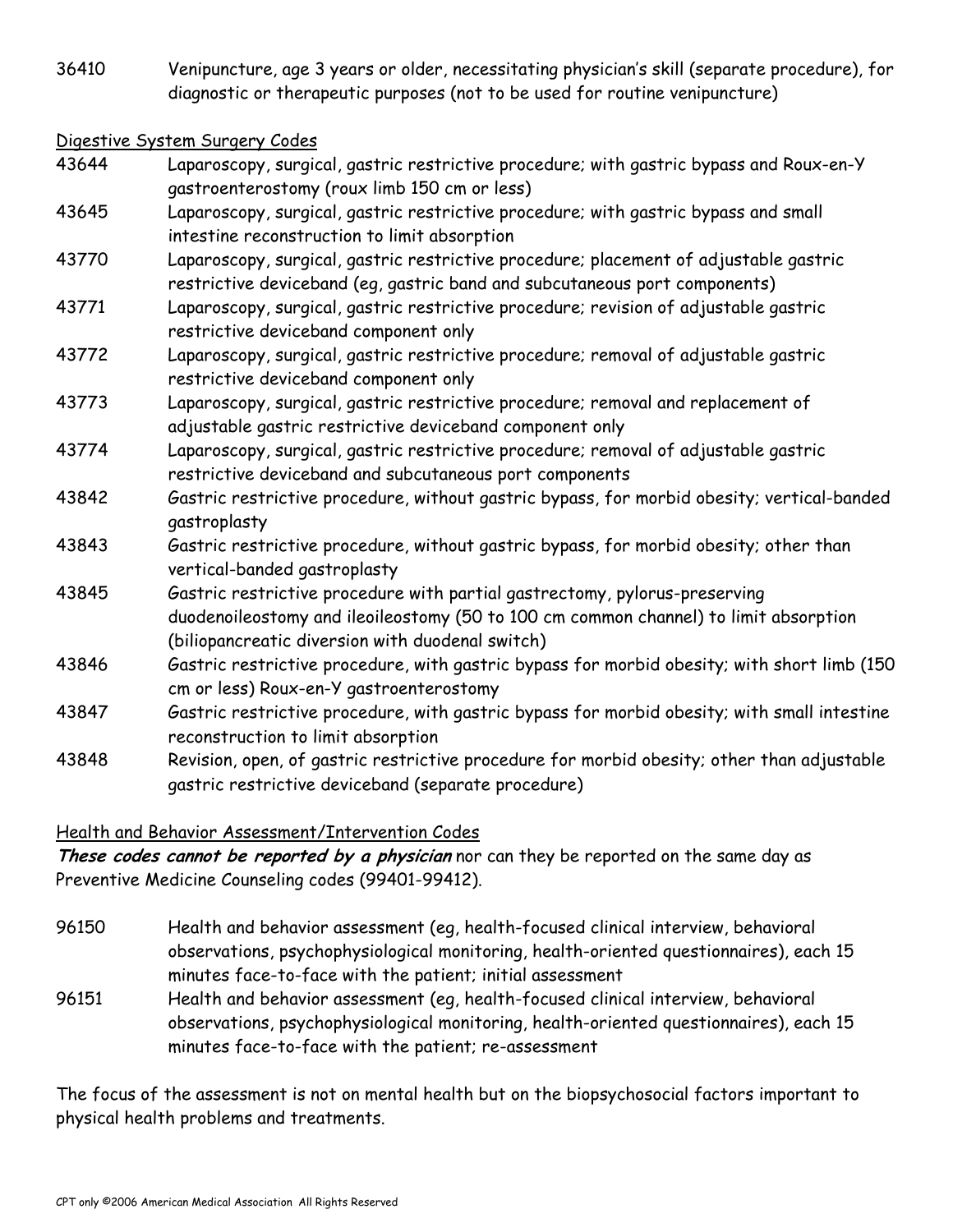| 96152 | Health and behavior intervention, each 15 minutes, face-to-face; individual                          |
|-------|------------------------------------------------------------------------------------------------------|
| 96153 | Health and behavior intervention, each 15 minutes, face-to-face; group (2 or more<br>patients)       |
| 96154 | Health and behavior intervention, each 15 minutes, face-to-face; family (with patient<br>present)    |
| 96155 | Health and behavior intervention, each 15 minutes, face-to-face; family (without patient<br>present) |

The focus of the intervention is to improve the patient's health and well-being utilizing cognitive, behavioral, social, and/or psychophysiological procedures designed to ameliorate the specific obesityrelated problems.

# Medical Nutrition Therapy Codes **These codes cannot be reported by a physician.**

- 97802 Medical nutrition therapy; initial assessment and intervention, individual, face-to-face with patient, each 15 minutes 97803 Medical nutrition therapy; re-assessment and intervention, individual, face-to-face with the patient, each 15 minutes
- 97804 Medical nutrition therapy; group (2 or more individuals), each 30 minutes

# **Healthcare Common Procedural Coding System (HCPCS) Level II Procedure and Supply Codes**

CPT codes are also known as Healthcare Common Procedure Coding System (HCPCS) Level I codes. The Healthcare Common Procedure Coding System also contains Level II codes. Level II codes (commonly referred to as HCPCS ("hick-picks") codes) are national codes that are included as part of the Health Insurance Portability and Accountability Act of 1996 (HIPAA) standard procedural transaction coding set along with CPT codes.

HCPCS Level II codes were developed to fill gaps in the CPT nomenclature. While they are reported in the same way as CPT codes, they consist of one alphabetic character (A-V) followed by four digits. In the past, insurance carriers did not uniformly recognize HCPCS Level II codes. However, with the implementation of HIPAA, carrier software systems must now be able to recognize all HCPCS Level I (CPT) and Level II codes.

# HCPCS Education and Counseling Codes

- S9445 Patient education, not otherwise classified, non-physician provider, individual, per session
- S9446 Patient education, not otherwise classified, non-physician provider, group, per session
- S9449 Weight management classes, non-physician provider, per session
- S9451 Exercise class, non-physician provider, per session
- S9452 Nutrition class, non-physician provider, per session
- S9454 Stress management class, non-physician provider, per session
- S9455 Diabetic management program, group session
- S9460 Diabetic management program, nurse visit
- S9465 Diabetic management program, dietician visit
- S9470 Nutritional counseling, dietician visit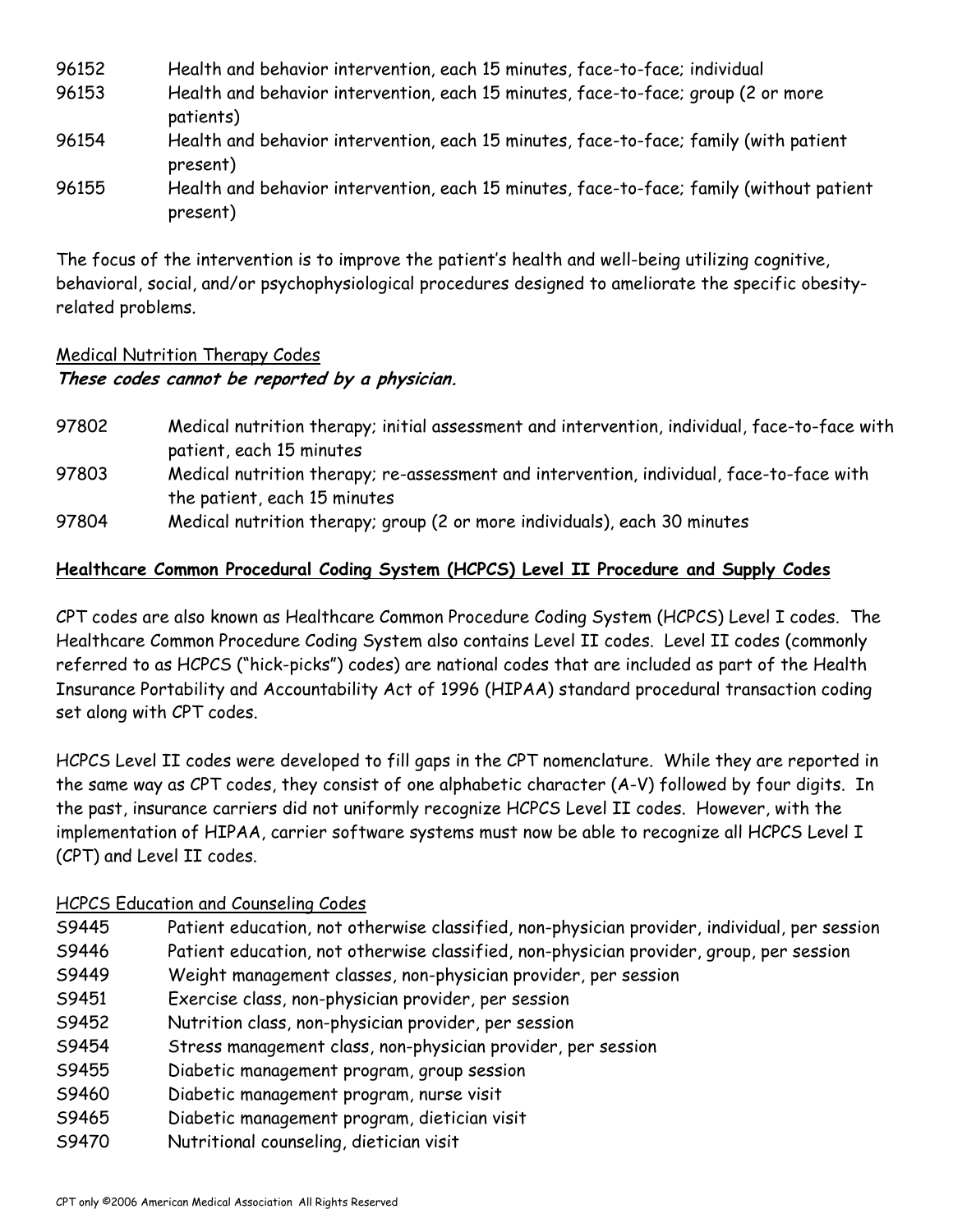# **Diagnosis Codes International Classification of Diseases, Ninth Revision, Clinical Modification (ICD-9-CM) Codes**

### Circulatory System

- 401.9 Essential hypertension; unspecified
- 429.3 Cardiomegaly

## Congenital Anomalies

- 758.0 Down syndrome
- 759.81 Prader-Willi syndrome
- 759.83 Fragile X syndrome
- 759.89 Other specified anomalies {Laurence-Moon-Biedl syndrome}

# Digestive System

- 530.81 Esophageal reflux
- 564.00 Constipation, unspecified
- 571.8 Other chronic nonalcoholic liver disease

## Endocrine, Nutritional, Metabolic

- 244.8 Other specified acquired hypothyroidism
- 244.9 Unspecified hypothyroidism
- 250.00 Diabetes mellitus without mention of complication, type II or unspecified type, not stated as uncontrolled
- 250.02 Diabetes mellitus without mention of complication, type II or unspecified type, uncontrolled
- 253.8 Other disorders of the pituitary and other syndromes of diencephalohypophyseal origin
- 255.8 Other specified disorders of adrenal glands
- 256.4 Polycystic ovaries
- 259.1 Precocious sexual development and puberty, not elsewhere specified
- 259.9 Unspecified endocrine disorder
- 272.0 Pure hypercholesterolemia
- 272.1 Pure hyperglyceridemia
- 272.2 Mixed hyperlipidemia
- 272.4 Other and unspecified hyperlipidemia
- 272.9 Unspecified disorder of lipoid metabolism
- 277.7 Dysmetabolic syndrome X/metabolic syndrome
- 278.00 Obesity, unspecified
- 278.01 Morbid obesity
- 278.02 Overweight
- 278.1 Localized adiposity
- 278.8 Other hyperalimentation

### Genitourinary System

611.1 Hypertrophy of the breast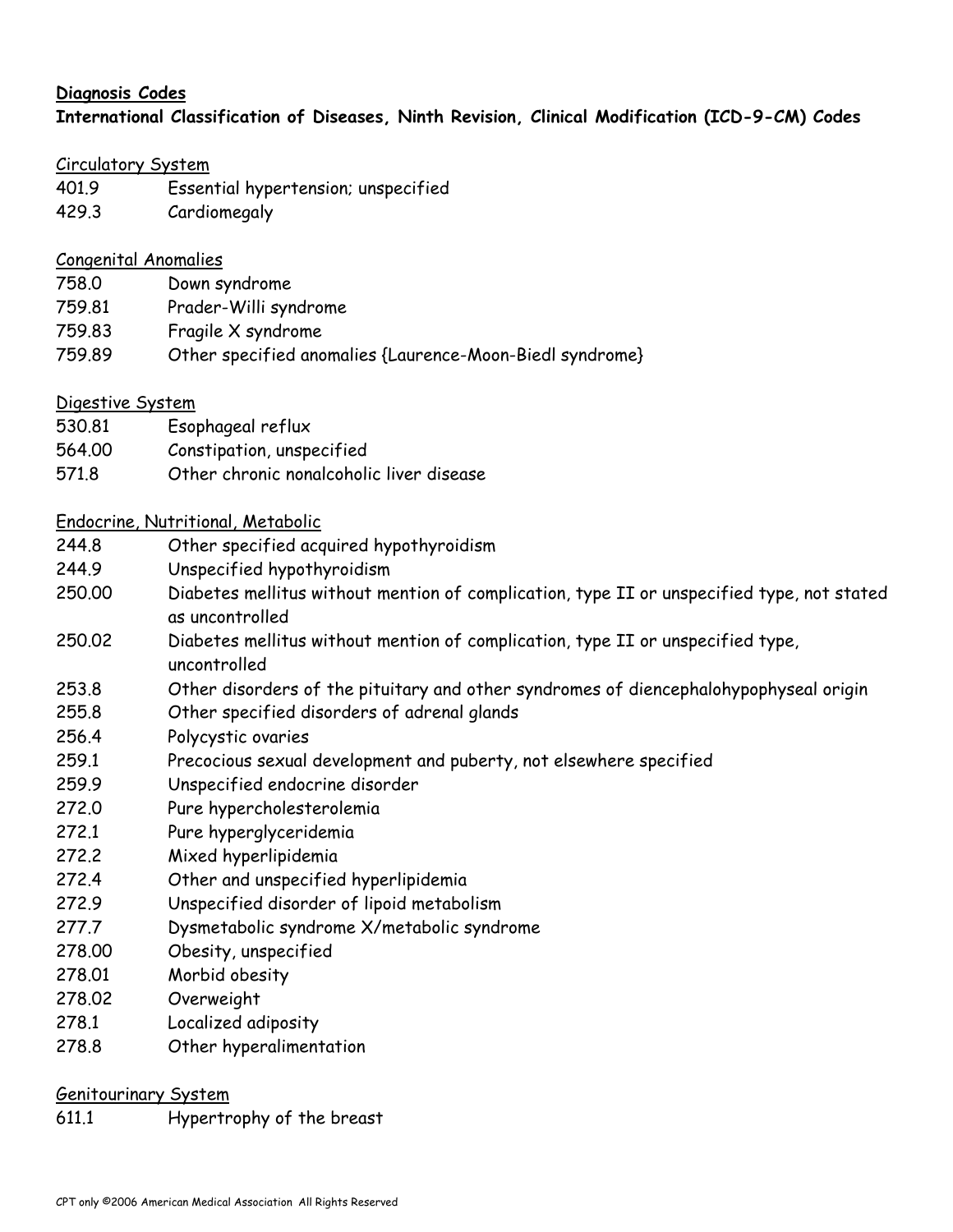| <b>Mental Disorders</b> |                                               |  |  |
|-------------------------|-----------------------------------------------|--|--|
| 300.00                  | Anxiety state, unspecified                    |  |  |
| 300.02                  | Generalized anxiety disorder                  |  |  |
| 300.4                   | Dysthymic disorder                            |  |  |
| 307.50                  | Eating disorder, unspecified                  |  |  |
| 307.51                  | Bulimia nervosa                               |  |  |
| 307.59                  | Other and unspecified disorders of eating     |  |  |
| 308.3                   | Other acute reactions to stress               |  |  |
| 308.9                   | Unspecified acute reaction to stress          |  |  |
| 311                     | Depressive disorder, not elsewhere classified |  |  |
| 313.1                   | Misery and unhappiness disorder               |  |  |
| 313.81                  | Oppositional defiant disorder                 |  |  |
|                         |                                               |  |  |

## Musculoskeletal System and Connective Tissue

732.4 Juvenile osteochondrosis of lower extremity, excluding foot

### Nervous System and Sense Organs

- 327.23 Obstructive sleep apnea (adult) (pediatric)
- 327.26 Sleep related hypoventilation/hypoxemia in conditions classifiable elsewhere
- 327.29 Other organic sleep apnea
- 348.2 Benign intracranial hypertension
- Skin and Subcutaneous Tissue
- 701.2 Acquired acanthosis nigricans

### Symptoms, Signs, and Ill-Defined Conditions

- 780.50 Sleep disturbance, unspecified
- 780.51 Insomnia with sleep apnea, unspecified
- 780.52 Insomnia, unspecified
- 780.53 Hypersomnia with sleep apnea, unspecified
- 780.54 Hypersomnia, unspecified
- 780.57 Unspecified sleep apnea
- 780.71 Chronic fatigue syndrome
- 780.79 Other malaise and fatigue
- 783.1 Abnormal weight gain
- 783.3 Feeding difficulties and mismanagement
- 783.40 Lack of normal physiological development, unspecified
- 783.43 Short stature
- 783.5 Polydipsia
- 783.6 Polyphagia
- 783.9 Other symptoms concerning nutrition, metabolism, and development
- 786.05 Shortness of breath
- 789.1 Hepatomegaly
- 790.22 Impaired glucose tolerance test (oral)
- 790.29 Other abnormal glucose; pre-diabetes not otherwise specified
- 790.4 Nonspecific elevation of levels of transaminase or lactic acid dehydrogenase [LDH]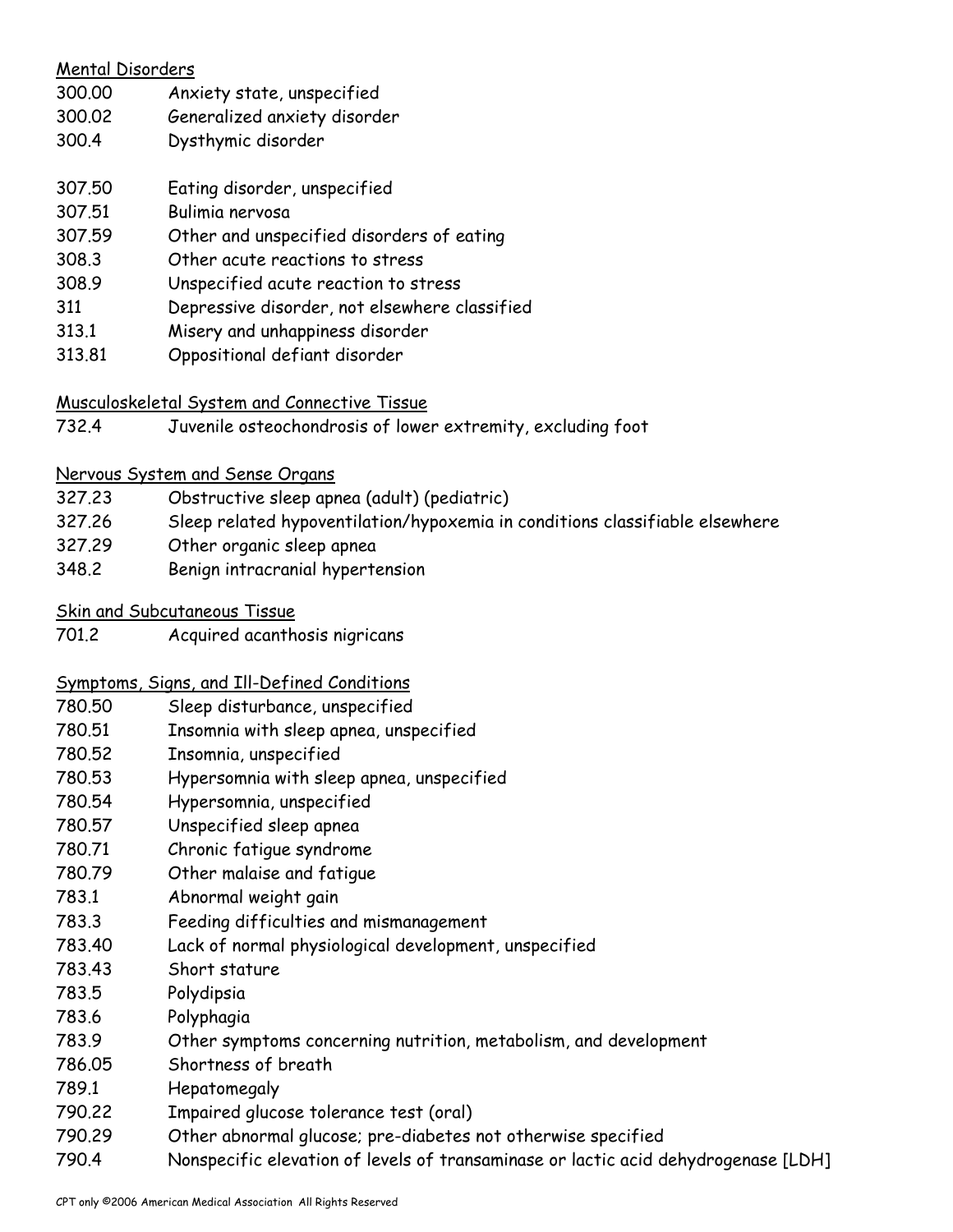790.6 Other abnormal blood chemistry (hyperglycemia)

Other

NOTE: The ICD-9-CM codes below are used to deal with occasions when circumstances other than a disease or injury are recorded as "diagnoses" or "problems." Some carriers may request supporting documentation for the reporting of V codes.

- V18.0 Family history of diabetes mellitus
- V18.1 Family history of endocrine and metabolic diseases
- V49.89 Other specified conditions influencing health status
- V85.51 Body Mass Index, pediatric, less than 5th percentile for age
- V85.52 Body Mass Index, pediatric, 5th percentile to less than 85th percentile for age
- V85.53 Body Mass Index, pediatric, 85th percentile to less than 95th percentile for age
- V85.54 Body Mass Index, pediatric, greater than or equal to 95th percentile for age
- V58.67 Long-term (current) use of insulin
- V58.69 Long-term (current) use of other medications
- V61.0 Family disruption
- V61.20 Counseling for parent-child problem, unspecified
- V61.29 Parent-child problems; other
- V61.49 Health problems with family; other
- V61.8 Health problems within family; other specified family circumstances
- V61.9 Health problems within family; unspecified family circumstances
- V62.81 Interpersonal problems, not elsewhere classified
- V62.89 Other psychological or physical stress not elsewhere classified; other
- V62.9 Unspecified psychosocial circumstance
- V65.19 Other person consulting on behalf of another person
- V65.3 Dietary surveillance and counseling
- V65.41 Exercise counseling
- V65.49 Other specified counseling
- V69.0 Lack of physical exercise
- V69.1 Inappropriate diet and eating habits
- V69.8 Other problems relating to lifestyle; self-damaging behavior
- V69.9 Problem related to lifestyle, unspecified
- V85.51 Body Mass Index, pediatric, less than  $5<sup>th</sup>$  percentile for age
- V85.52 Body Mass Index, pediatric,  $5^{th}$  percentile to less than  $85^{th}$  percentile for age
- V85.53 Body Mass Index, pediatric,  $85<sup>th</sup>$  percentile to less than  $95<sup>th</sup>$  percentile for age
- V85.54 Body Mass Index, pediatric, greater than or equal to  $95<sup>th</sup>$  percentile for age

# **PART II: DENIAL MANAGEMENT AND CONTRACT NEGOTIATION**

The current private carrier coverage environment for obesity services is mixed. Private *carriers* may have *health plans* that do not cover obesity related services under the medical plan and it may be carved out of the benefits package completely or part of a disease management program.

The key is to determine the level of coverage by the health plan for obesity evaluation and treatment. If the health plan denies an appropriately coded service for obesity: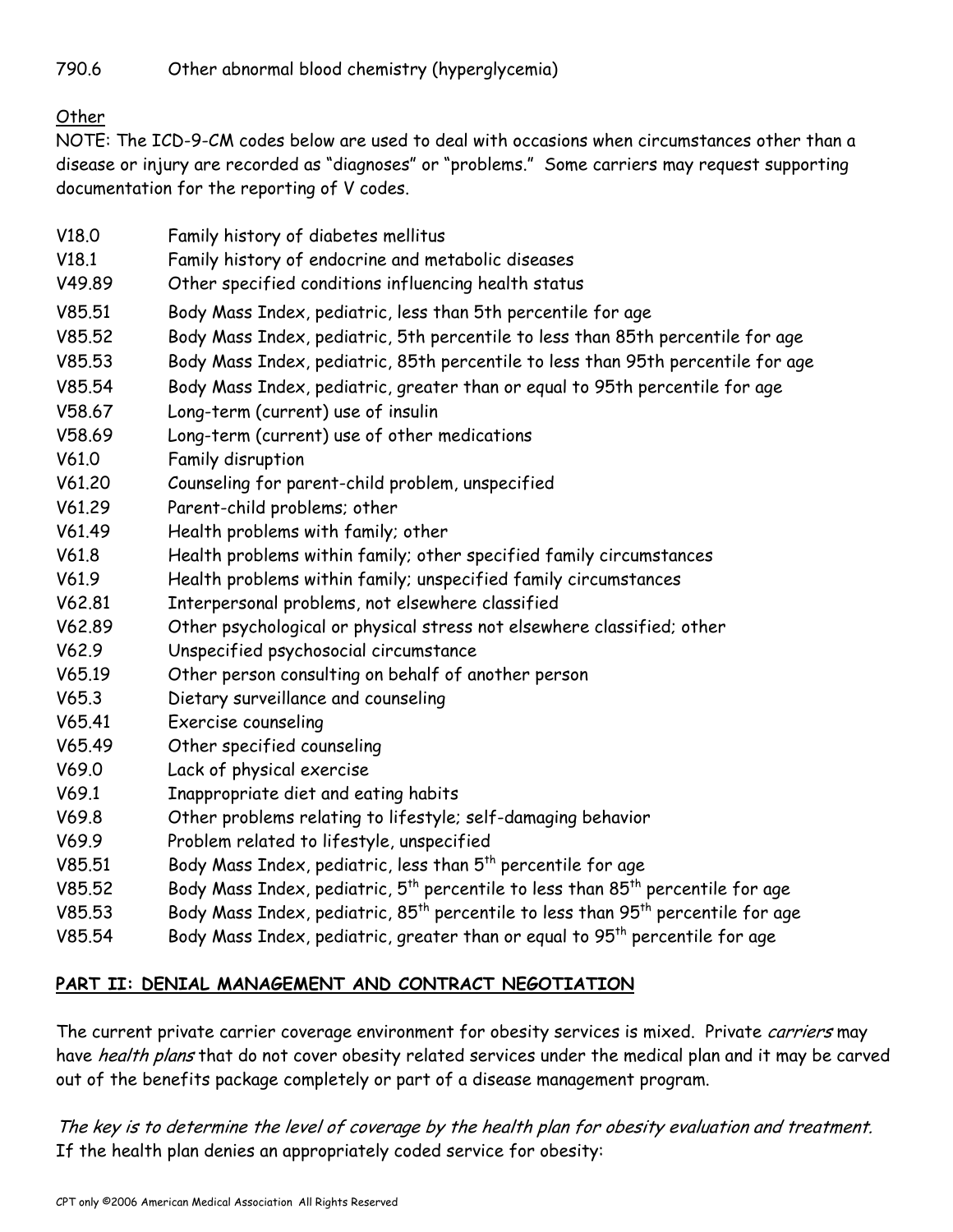\*\*Determine the nature of the denial to determine the appropriate follow up.

\*\*Review the carrier's denial letter or explanation of benefits (EOB) for the reason for the denial. Most commonly provided reasons are due to **bundling** of services, or it is a **carve out** from the medical plan benefits or it is a **non-covered service**.

- **Bundling** Obesity evaluation and treatment services may be bundled with the Evaluation and Management (E/M) services by the carrier. The CPT codes listed in Part I represent separately identifiable services and should be reported as such. While there is no legal mandate requiring private carriers to adhere to CPT guidelines, it is considered a 'good faith' gesture for them to do so, given that the guidelines are the current standard within organized medicine. All inappropriate bundling of services should be appealed by the pediatric practice to the carrier.
- **Carve-out** Some carriers may carve out obesity related services from the provide network to a smaller specialty network or a disease management program. The pediatrician may consider contacting the carrier to determine the extent of the carve-out and to what degree coverage and payment is available for obesity related services. As a contractual issue between the health plan and pediatric practice, the pediatrician may discuss with the carrier to be part of the network or disease management program.
- **Non-covered service** Carriers may have different levels of health plan benefits and the family may be covered by a health plan with limited benefits coverage that do not provide any benefits coverage for obesity related services. In these situations, the family would be financially responsible for services provided to evaluate and treat obesity.

### **Strategies to enhance coverage**:

In addressing issues with carriers, strategies include **filing appeals** and **negotiating contractual provisions.** A sample letter to send to carriers regarding bundling and carve-outs is included.

- **Filing appeals** Pediatric practices can follow these general guidelines when appealing claim denials or partially paid claims (excerpted from Appealing Claim Denials Can Improve the Bottom Line, AAP News, June 2004):
	- 1. Review all carrier explanation of benefits (EOB). Compare the billed amount and CPT codes with the EOB to determine the level of discounts, denials, inappropriate carrier re-coding or partial payments.
	- 2. Make sure the claim was prepared properly, that all information is correct and documentation supports the CPT codes. Once assured the denial was not due to an error on the practice's part, proceed with the appeal.
	- 3. Send appeals in writing and to the right person look up the contact person in the contract or call the carrier, explain the situation and what is coming so they can be on the lookout. If you are not satisfied with the response, contact the plan's medical director.
	- 4. Send the appeal by certified mail to verify receipt by the health plan.
	- 5. List the member's name, carrier identification number and claim number on all documentation.
	- 6. State your case in objective and factual terms. Identify the result you want and provide medical justification and CPT coding guidelines to support your case (keep in mind most claim processors do not have a medical or coding background, so be clear and specific). Sample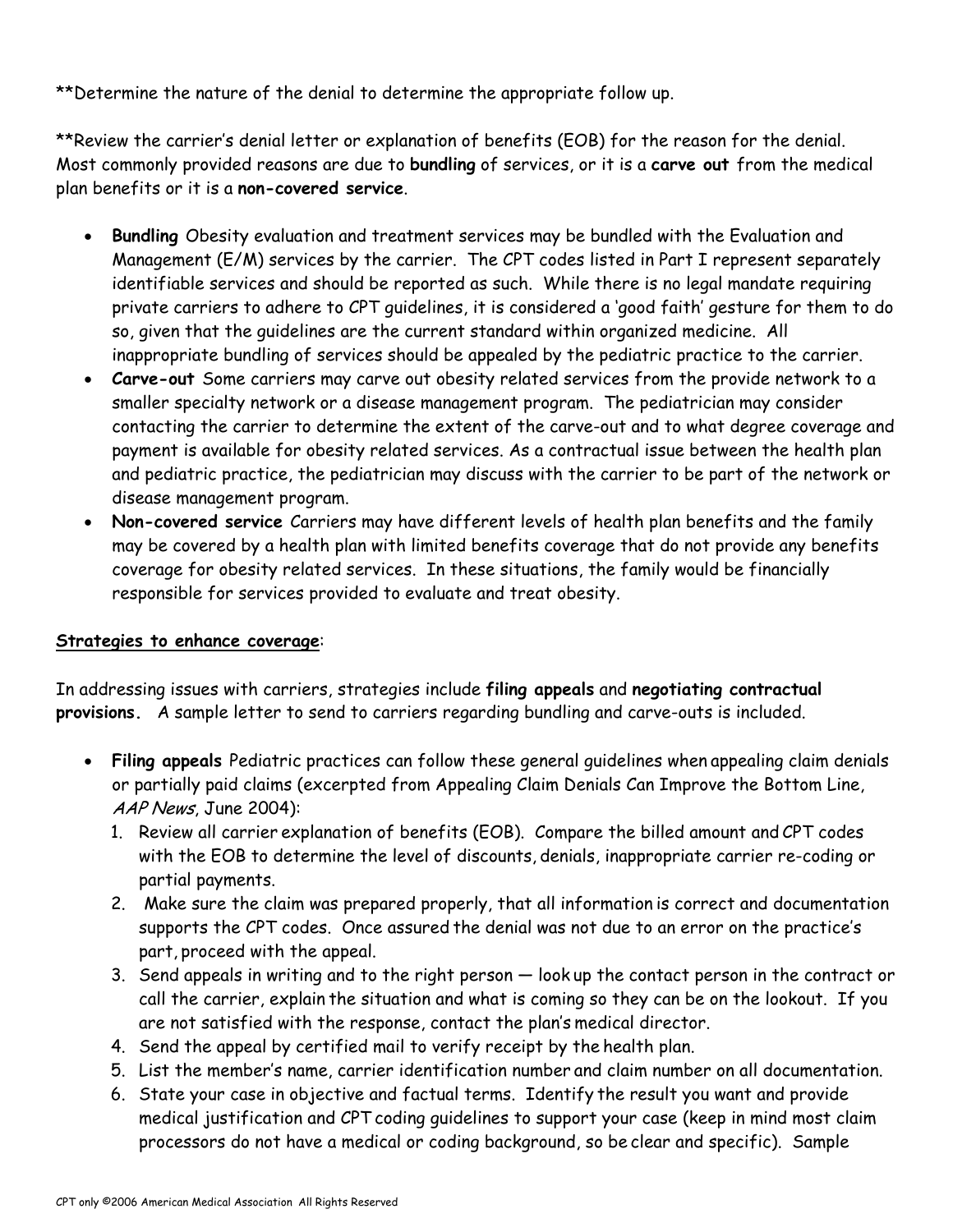appeal letters that can be used as templates are available on the Member Center of the AAP Web site (www.aap.org/moc) under the Private Sector Advocacy page.

- 7. Suggest how denials can be avoided in the future, particularly if it is a recurring problem.
- 8. Monitor for a response. If the carrier does not respond within the time frame specified in your initial appeal, follow up with a second letter.
- 9. Create a spreadsheet to track appeals to each carrier so at contract renewal time, you can determine whether to continue to work with that carrier and identify items to modify in the contract.
- 10. Each health plan should have a written statement explaining the procedures required for both first and second level appeals. If it is not excluded in the contract, and the practice has correctly coded and properly documented the services, continue to appeal. Should further action be required, contact the state department of insurance or depending on the state in which you practice, the state department of banking and insurance or state department of health. Most states have prompt pay laws. If a managed care organization violates the prompt pay law, the physician may be eligible for interest payments on the amount owed, depending on state law.
- 11. If a claim is denied and the health plan informs that it is a non-covered service or is the plan member's responsibility, bill the plan member and include a copy of the EOB and denial with the bill.
- 12. Contact your AAP chapter to keep it aware of your issues. Some chapters have Pediatric Councils that meet regularly with health plan medical directors and Medicaid representatives to address coverage issues. Utilize the AAP Hassle Factor Form to report problems with carriers. (Some chapters have made the Hassle Factor Form available on their Web site, or it can be accessed on the Member Center, under the "More Resources" link.)
- **Negotiating contractual provisions** In contacts with the health plans to discuss contractual issues, the key components are to:
	- 1. Address this issue with the person having authority to make decisions regarding payment. The carrier provider representative may not have the decision making authority in this type of matter.
	- 2. Focus the argument on how this is cost effective to the family and health plan as well as how it relates to quality care (provide documentation supporting your position).
	- 3. Frame your position on how it impacts the quality of care, cost effectiveness and patient satisfaction. Carriers are very conscious of quality issues, how a proposed change will affect overall expenses and efficiency, and their market share. The carrier's current policy may not cover obesity related services and the carrier needs to be made aware of the impact to the patient, family, pediatrician and carrier.
	- 4. Consider notifying the family and employer since they may bring pressure onto the carrier and employer to expand health plan coverage.

# **AAP Activities**

Some chapters have created pediatric councils that meet with carrier medical directors to discuss pediatric issues. AAP members may contact their chapter to report issues related to coverage for obesity with carriers. Members may also report carrier issues using the AAP Hassle Factor Form, available on the Member Center (www.aap.org/moc) under the "More Resources" link.